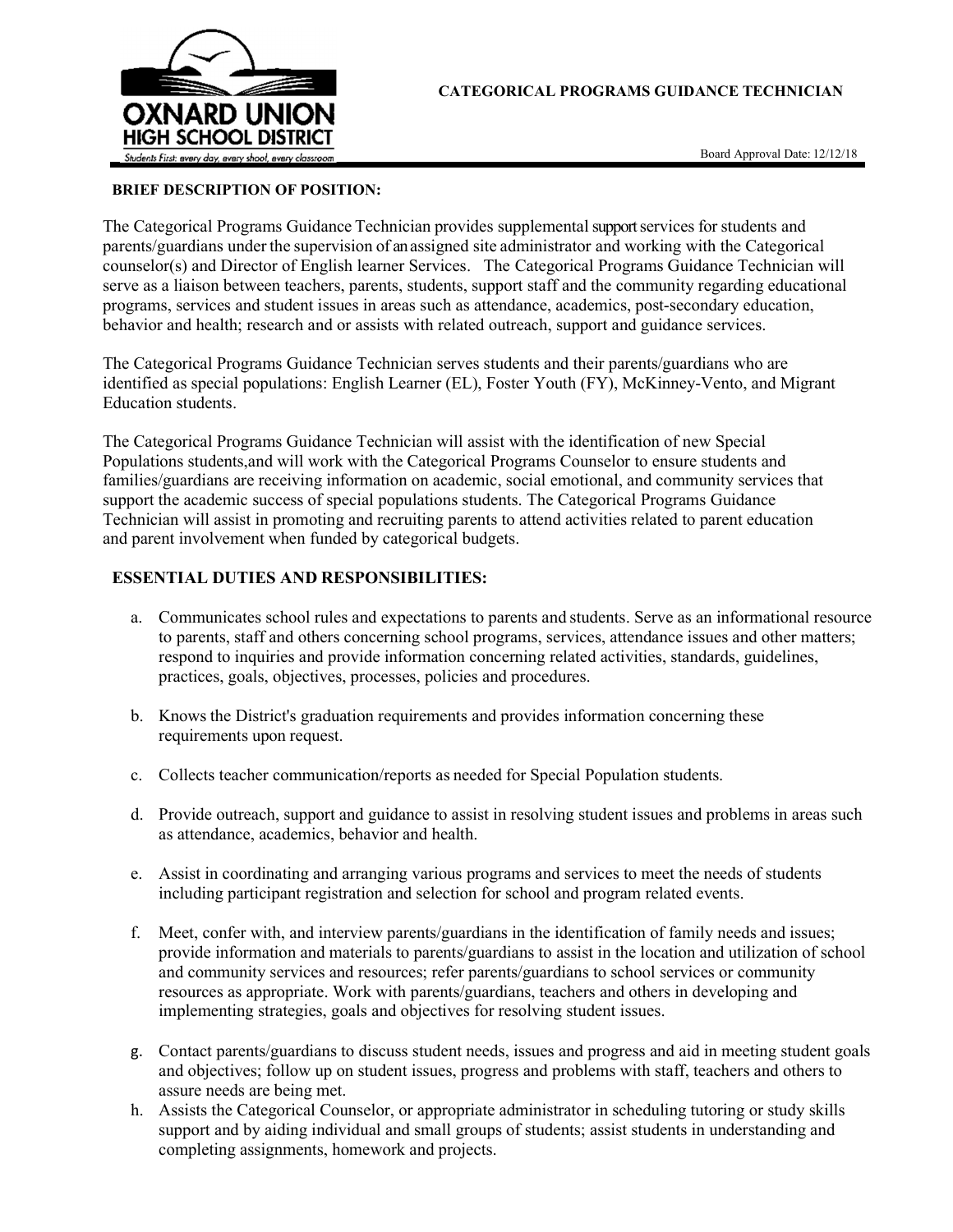- i. Assists in contacting parents/guardians of Special Population students who are not making satisfactory academic progress or attending scheduled interventions recommended by Categorical Counselor or administration.
- j. Respond to a variety of correspondence related to assignment; initiate and receive telephone calls; make home visits; schedule and arrange various student, parent and other appointments as assigned.
- k. Implements cooperative working relationships with students, parents, and staff and community organizations. Establish and maintain partnerships with community agencies to facilitate and enhance support services for Special Populations students, parents and guardians.
- l. Contact community agencies for information and for referrals to services.
- m. Reviews cumulative records for accuracy and completeness for Special Populations, monitoring of student attendance and academic issues as per assigned authorization.
- n. Assist in coordinating and arranging meetings requested by parents, teachers, counselors or administration relating to, academic progress, competency standing, or multiple measures for Special Population students.
- o. Support communications between teachers, staff and limited or non‐English speaking students and parents/guardians of identified and potential Special Populations students and families/guardians; including simple to moderate translation of written correspondence as necessary.
- p. Attends workshops and conferences to update educational guidance, knowledge of special populations, best practices and other related seminars so that the students and parents/guardians in this group are better served and their challenges understood.
- q. Assists Categorical Counselor with data input and intervention notes in the student information system.
- r. Collaborates with other guidance personnel in implementing and supporting prevention and intervention programs as part of a Multiple Tiered System of Support (MTSS) for Special Populations students.
- s. Assists guidance personnel with coordination of Parent Orientation and other guidance events for parents. Arrange, schedule and recruit parents/guardians to participate in specific Special Populations conferences, meetings and events; encourage parent/guardian participation in various school and community programs and services.
- t. Assist with incoming grade 9 and ongoing student enrollment and course registration.
- u. Performs other related Categorical Program specific tasks and assumes responsibilities as may be assigned in support of Special Populations students by proper authority.

# DESIRABLE QUALIFICATIONS:

A commitment to learning various strategies and interventions needed to assist students in making satisfactory academic progress.

Able to verbally communicate in English and Spanish and be biliterate in both languages.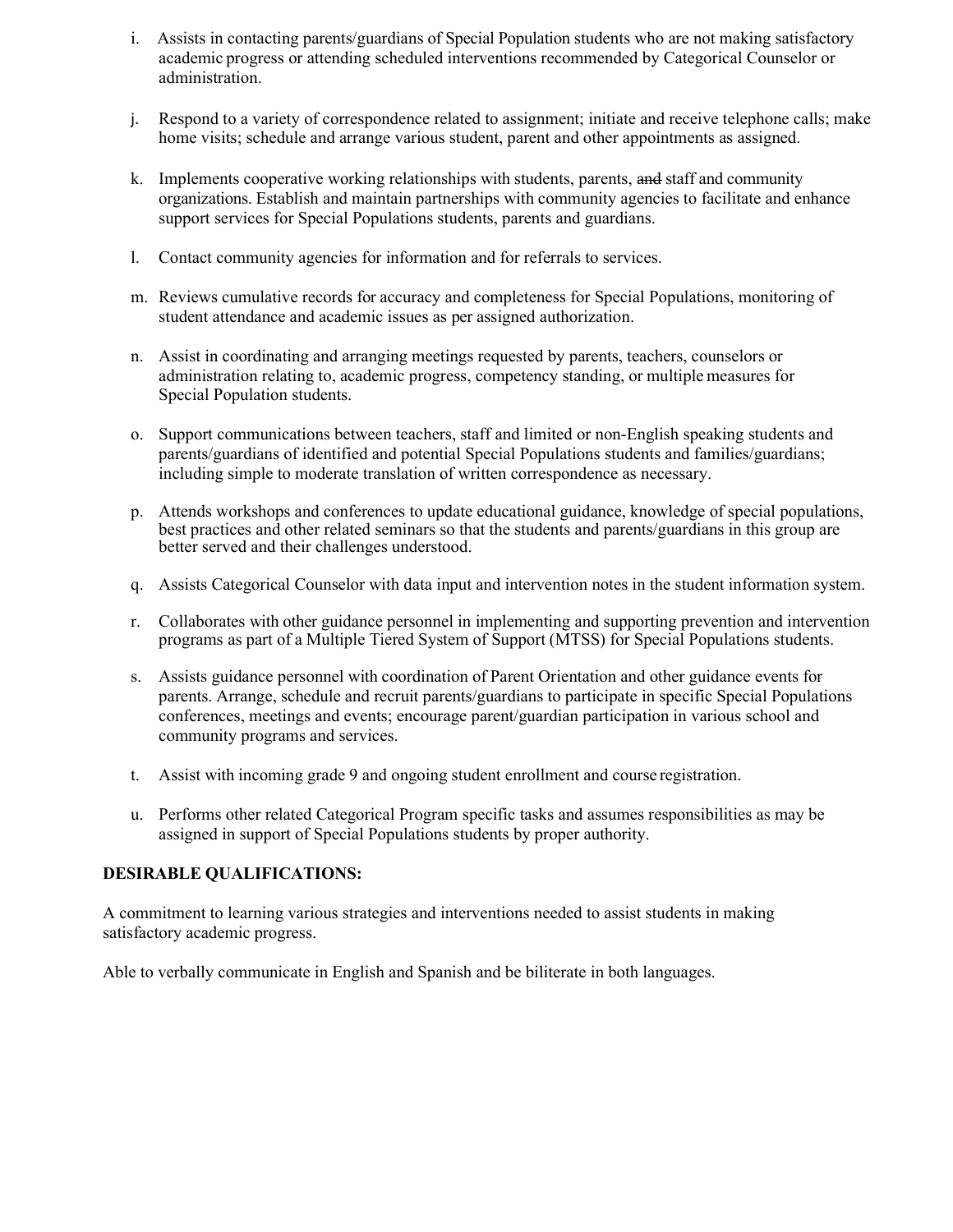## KNOWLEDGE AND ABILITIES:

Course offerings, graduation requirements, student academic or multiple measures data. Office terminology, procedures and equipment. Demonstrated ability to communicate orally and in writing (Spanish language skills desirable).

Community Resources and Services Diverse academic, socioeconomic, cultural and ethnic backgrounds of identified students and families. Federal and State Policies regarding Special Populations Operation of computer and software programs Record keeping and filing techniques Public relations and customer service

Meet and deal tactfully with the public, staff and students. Follow school policies and procedures Follow oral and written directions.

Serve as a liaison between teachers, parents, students, support staff and the community regarding educational programs, services and various student issues for the Special Populations and families.

Provide outreach, liaison and guidance services to assist in resolving student issues and problems in areas such as attendance, academics, behavior and health.

Serve as an informational resource to parents, staff and others concerning school programs, services, attendance issues and other matters.

Translate oral and written communications between English and Spanish.

Refer families to school and community resources and services as appropriate.

Meet schedules and time lines.

## EDUCATION AND EXPERIENCE:

Any combination equivalent to: completion of high school, supplemented by college coursework desirable. Must demonstrate increasingly responsible clerical experience based on prior work history.

## PHYSICAL CHARACTERISTICS:

Must be able to bend, stoop, reach, lift and stand for prolonged periods; see to read fine print; depth perception to file; use hands and fingers to operate office equipment; speak clearly; and hear well enough to communicate effectively in person and on the telephone to be able to perform all tasks. Physical effort is light to moderate with frequent periods of standing or walking. Limited handling of light weight parcels or office supplies is also required.

#### WORKING CONDITIONS:

School office environment.